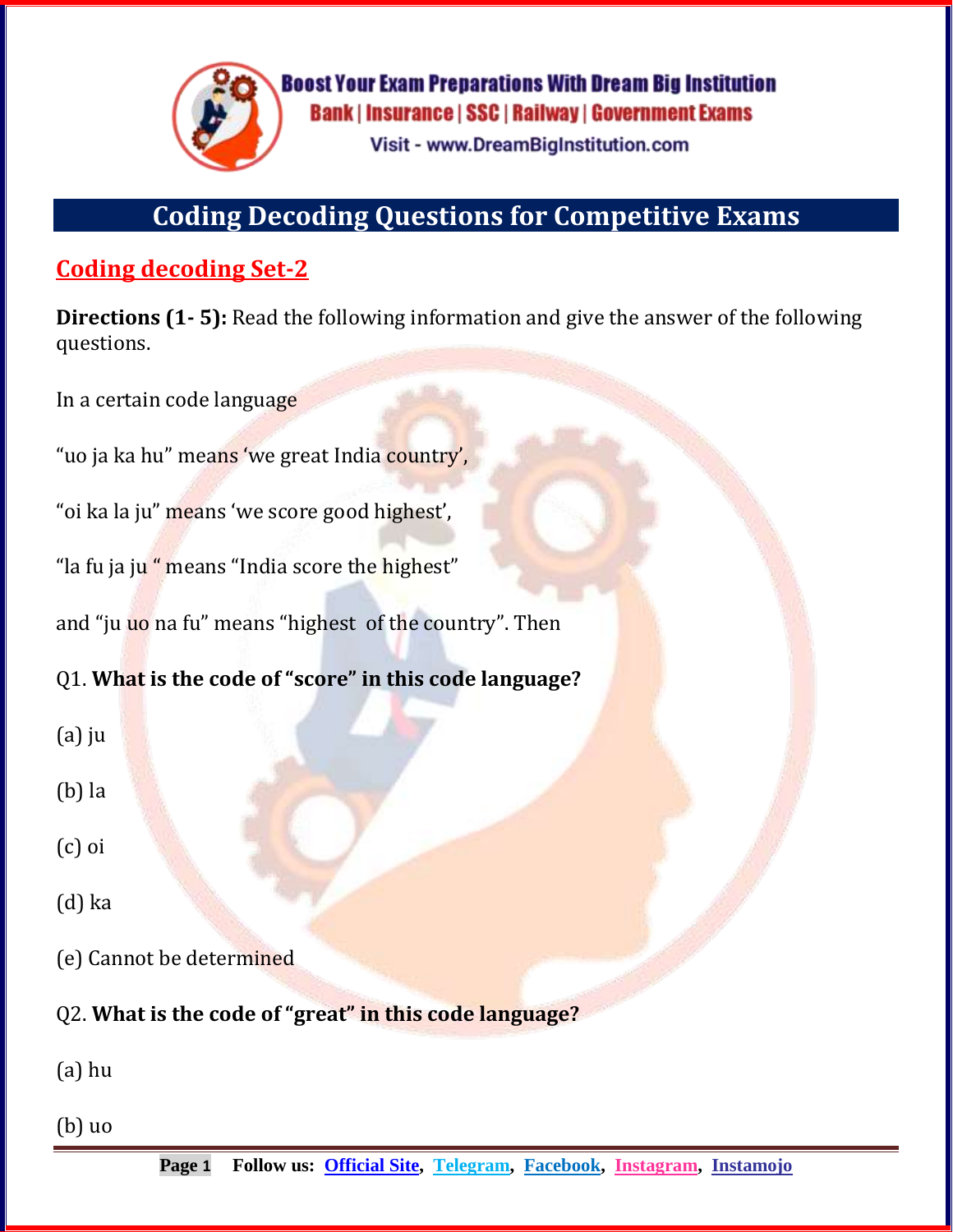

**Boost Your Exam Preparations With Dream Big Institution Bank | Insurance | SSC | Railway | Government Exams** Visit - www.DreamBigInstitution.com

- (c) ka
- (d) ja
- (e) Cannot be determined

### Q3. **What is the code of "great of the"?**

- (a) na hu fu
- (b) oi hu na
- (c) fu uo na
- (d) hu oi la
- (e) Cannot be determined
- Q4. **What is the code of "we the" in this code language?**
- (a) ka fu
- (b) na hu
- (c) ka na
- (d) hu fu
- (e) Cannot be determined
- Q5. **What is the code of "country" in this code language?**
- (a) hu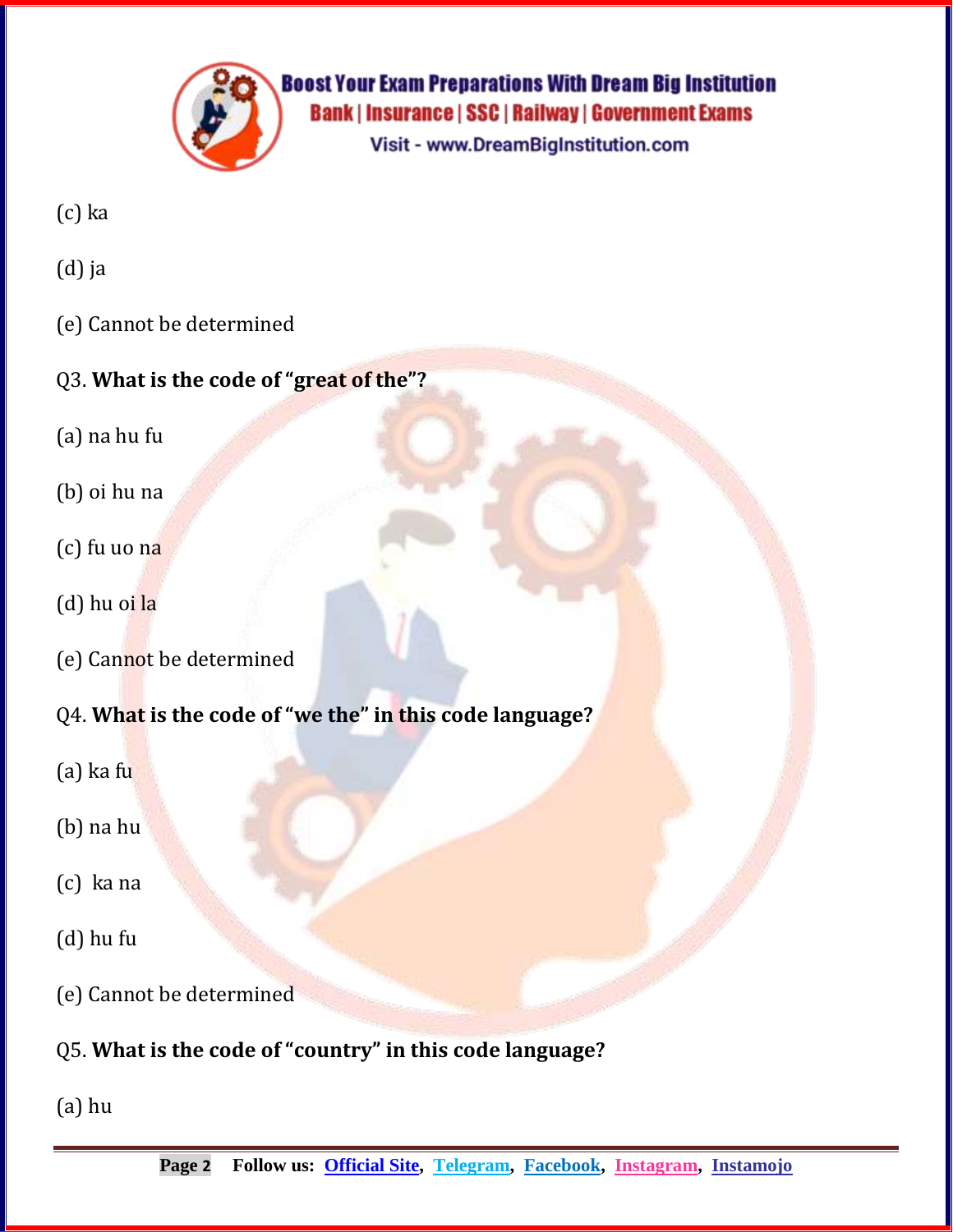

Visit - www.DreamBigInstitution.com

- (b) uo
- (c) ja
- (d) ka
- (e) Cannot be determined

**Directions (6-10): Study the following information carefully to answer the given** questions.

In a certain code language,

"book pen mouse laptop" is coded as "er gh iu cv"

"keypad pen book bottle" is coded as "gh ty iu kl"

"laptop pen bottle paper" is coded as " cv kl io gh"

Q6. **Which of the following code is used for "pen"**

- (a) er
- (b) gh
- (c) iu
- (d) cv
- (e) io

Q7. **Which of the following word is coded as 'io'?**

(a) laptop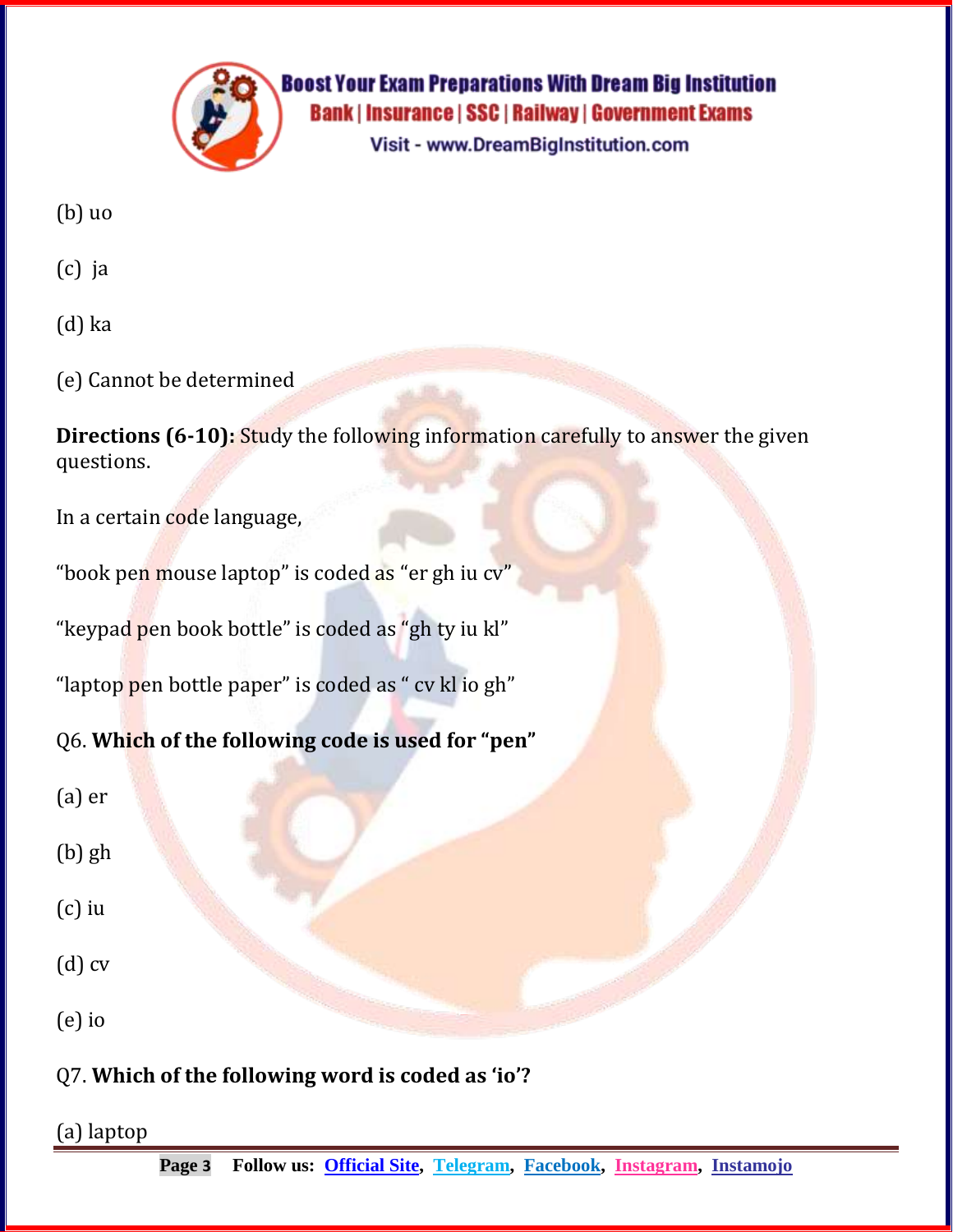

Visit - www.DreamBigInstitution.com

- (b) pen
- (c) bottle
- (d) paper
- (e) None of these

# Q8. **What would be the code of 'keypad paper bottle'?**

- (a) ty kl iu
- (b) iu er kl
- (c) cv er ty
- (d) io kl ty
- (e) None of these
- Q9. **Which of the following word is coded as 'ty'?**
- (a) Keypad
- (b) pen
- (c) book
- (d) bottle
- (e) None of these
- Q10. **Which of the following word is coded as 'kl'?**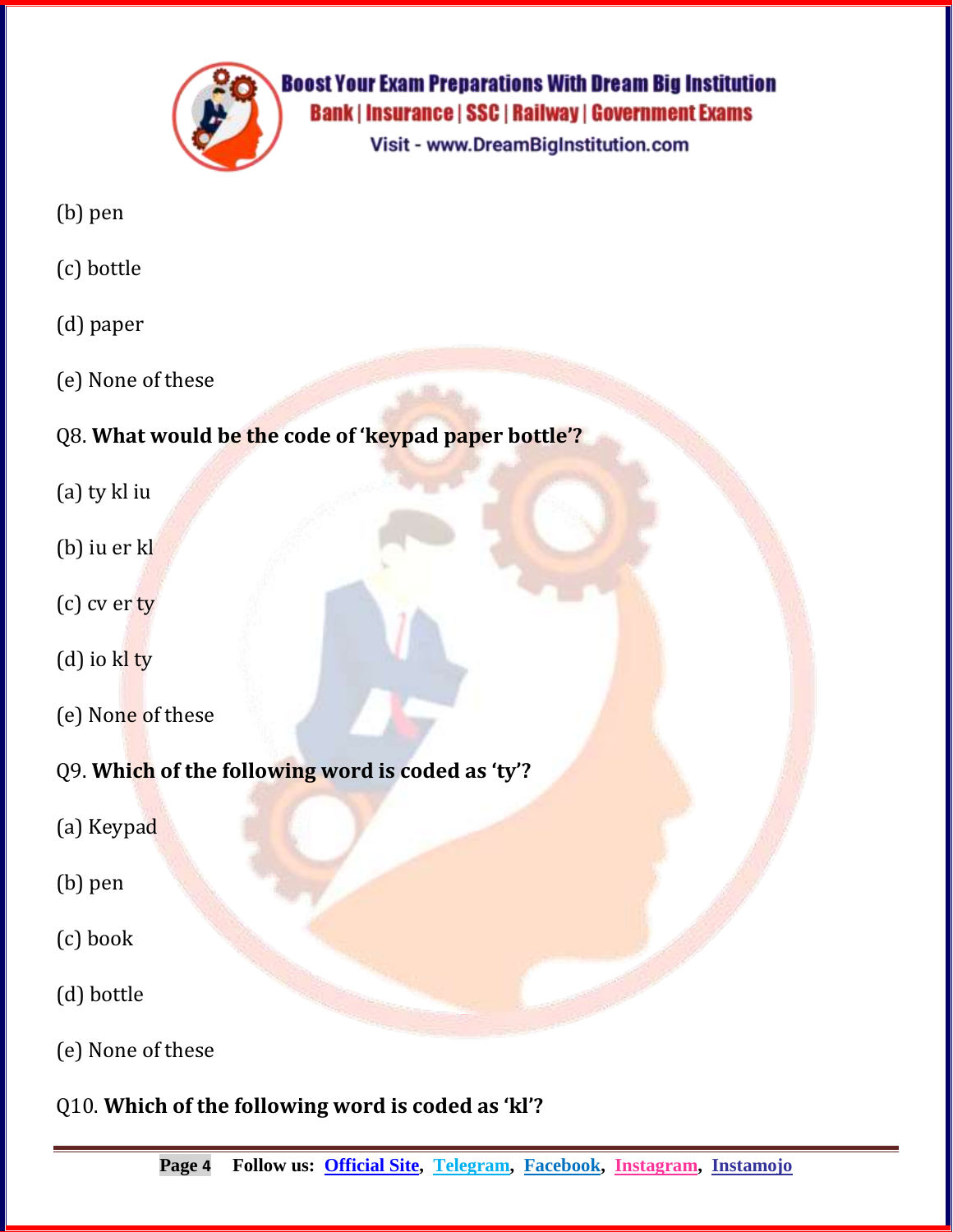

Visit - www.DreamBigInstitution.com

- (a) Keypad
- (b) pen
- (c) book
- (d) bottle
- (e) None of these

**Answers**

#### **Solutions**

Sol. (1-5):

 $We \rightarrow ka$ 

- Great  $\rightarrow$  hu India  $\rightarrow$ ja Country  $\rightarrow$ uo Score → la good →oi Highest  $\rightarrow$  ju The  $\rightarrow$ fu  $0f \rightarrow na$
- 1. Ans.(B)
- 2. Ans.(A)
- 3. Ans.(A)
- 4. Ans.(A)
- 5. Ans.(B)